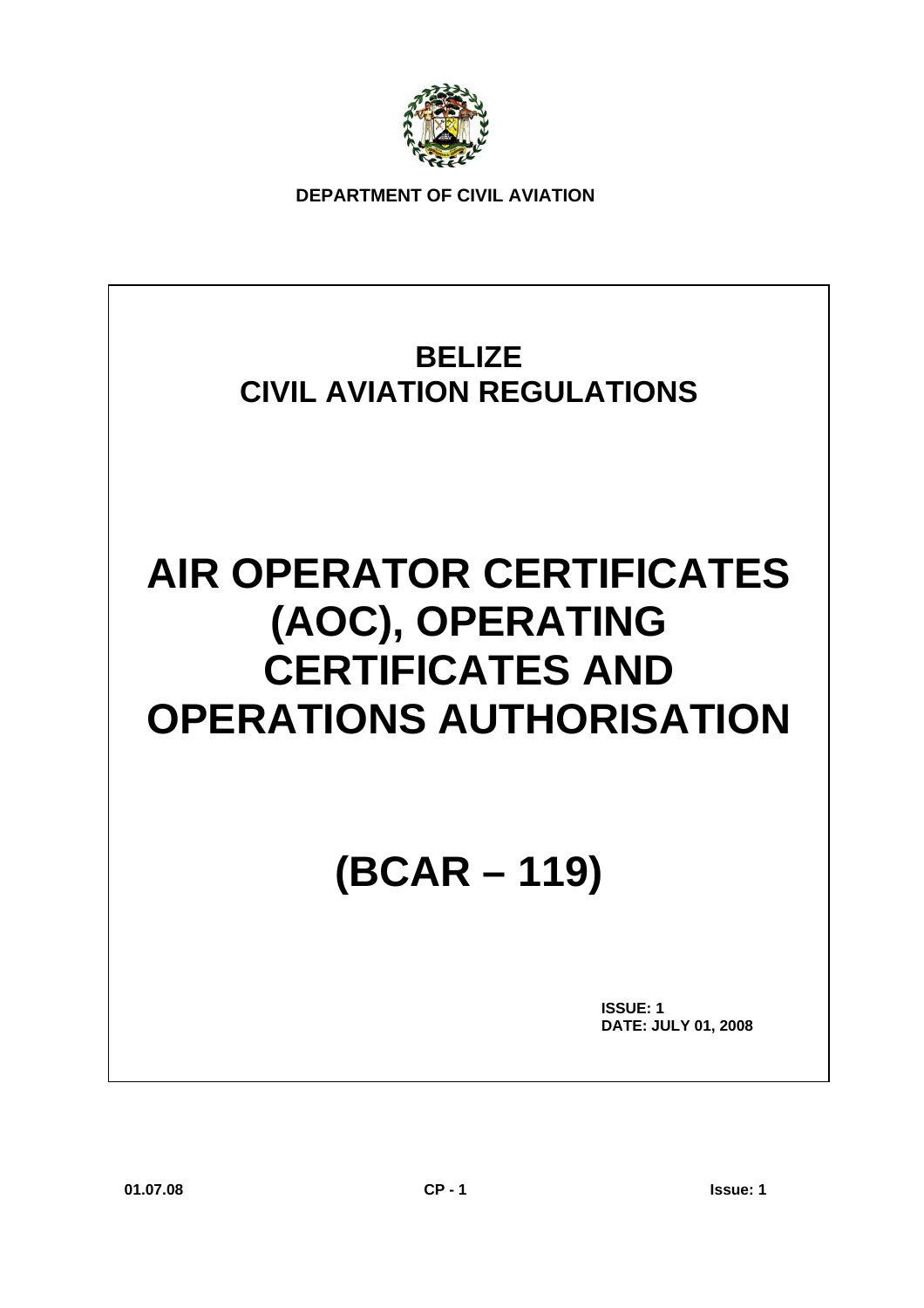

# **Revision System**

The revision or amendments to the present regulations will be indicated by a vertical bar on the left margin, facing the sentence, section, or figure being affected by the revision. They must be annotated on the record of revisions log indicating the number of revision, date, effective date, and insertion date.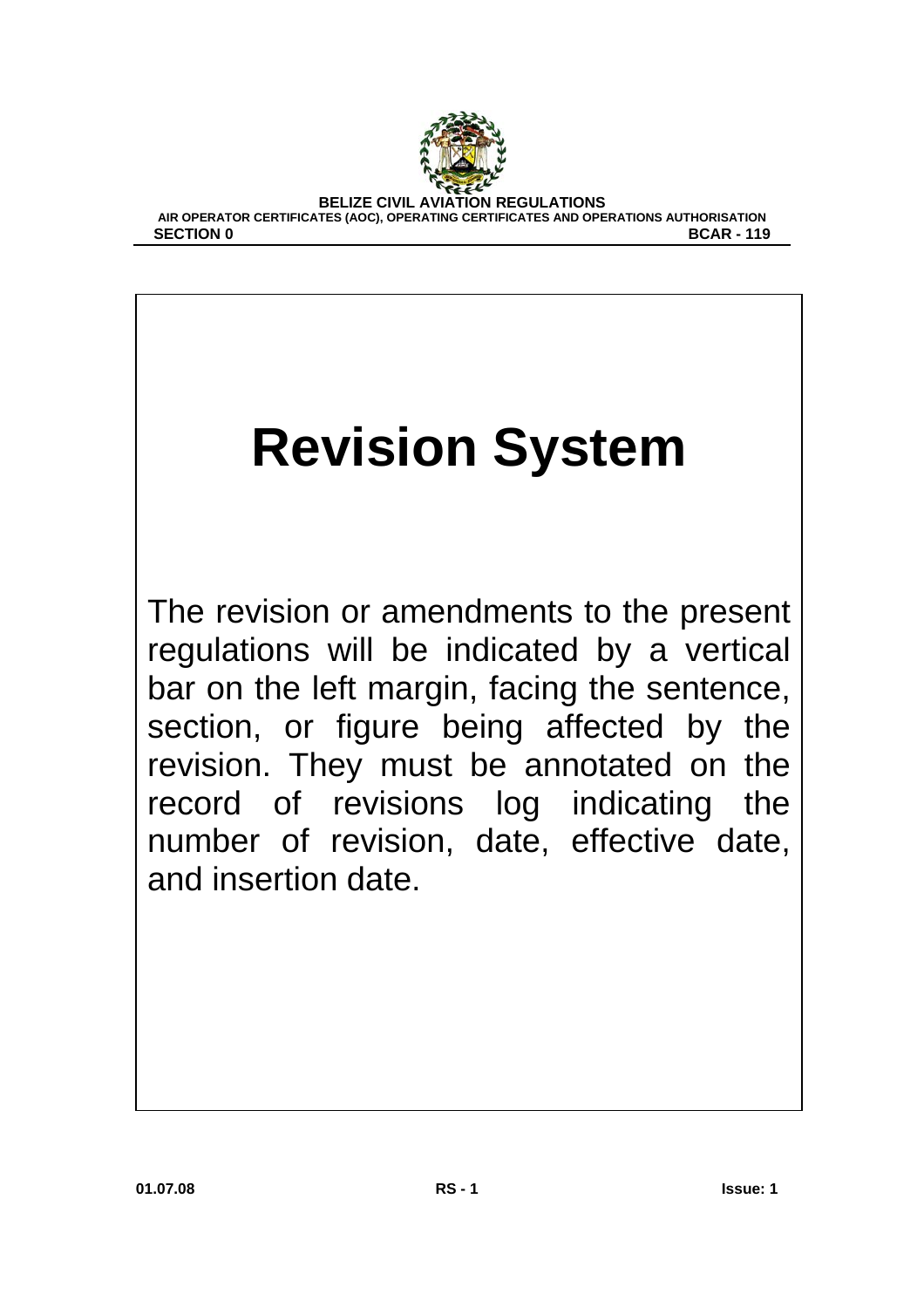

**AIR OPERATOR CERTIFICATES (AOC), OPERATING CERTIFICATES AND OPERATIONS AUTHORISATION SECTION 0** BCAR - 119

#### RECORD OF AMENDMENTS

| Rev. #<br>Issue: Original | Date applicable:<br>June 07, 2008. | Date entered: | Entered by: |
|---------------------------|------------------------------------|---------------|-------------|
|                           |                                    |               |             |
|                           |                                    |               |             |
|                           |                                    |               |             |
|                           |                                    |               |             |
|                           |                                    |               |             |
|                           |                                    |               |             |
|                           |                                    |               |             |
|                           |                                    |               |             |
|                           |                                    |               |             |
|                           |                                    |               |             |
|                           |                                    |               |             |
|                           |                                    |               |             |
|                           |                                    |               |             |
|                           |                                    |               |             |
|                           |                                    |               |             |
|                           |                                    |               |             |
|                           |                                    |               |             |
|                           |                                    |               |             |
|                           |                                    |               |             |
|                           |                                    |               |             |
|                           |                                    |               |             |
|                           |                                    |               |             |
|                           |                                    |               |             |
|                           |                                    |               |             |
|                           |                                    |               |             |
|                           |                                    |               |             |
|                           |                                    |               |             |
|                           |                                    |               |             |
|                           |                                    |               |             |
|                           |                                    |               |             |
|                           |                                    |               |             |
|                           |                                    |               |             |
|                           |                                    |               |             |
|                           |                                    |               |             |
|                           |                                    |               |             |
|                           |                                    |               |             |
|                           |                                    |               |             |
|                           |                                    |               |             |
|                           |                                    |               |             |
|                           |                                    |               |             |
|                           |                                    |               |             |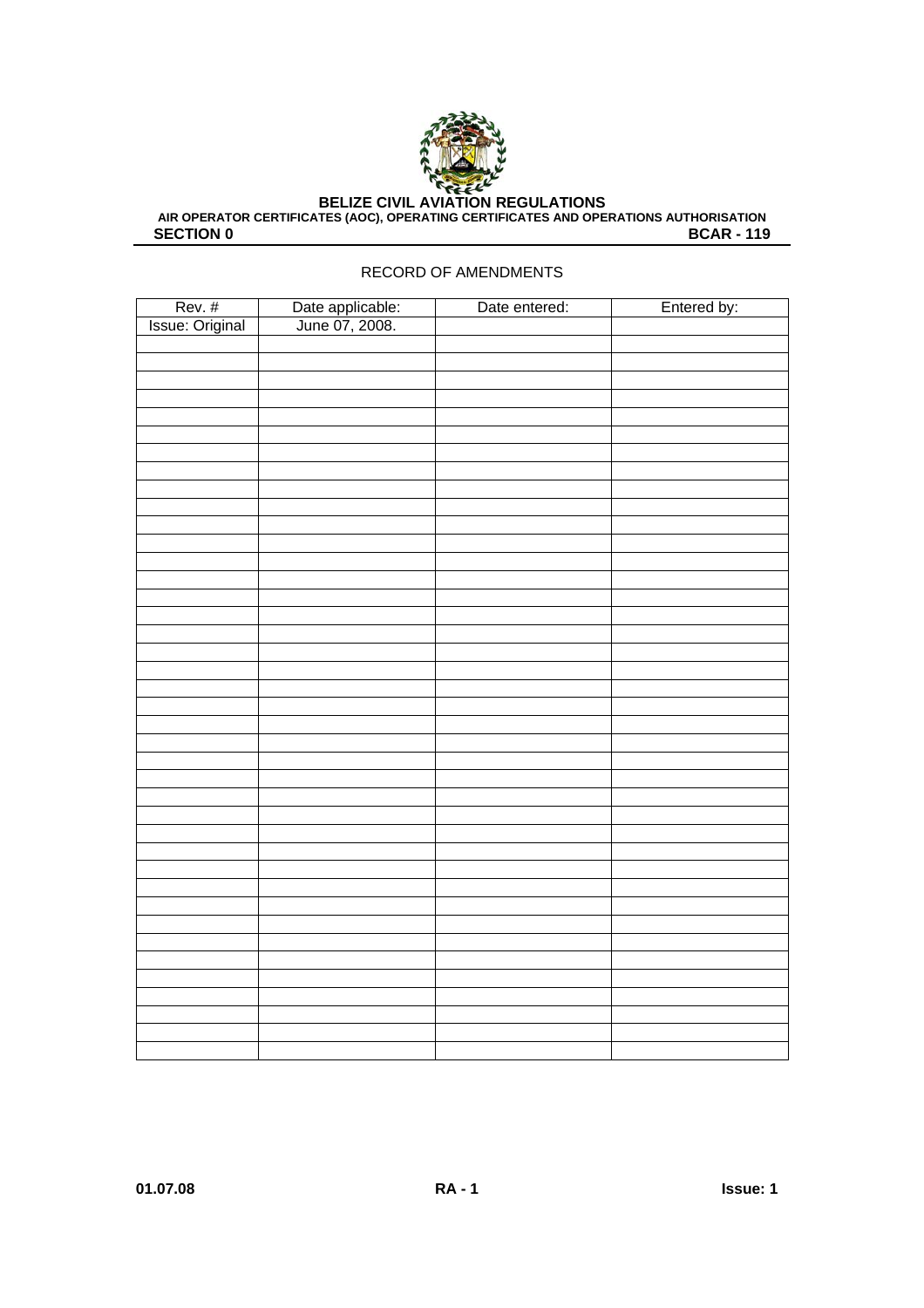

AIR OPERATOR CERTIFICATES (AOC), OPERATING CERTIFICATES AND OPERATIONS AUTHORISATION<br>BCAR - 119 **BCAR - 119** 

#### **LIST OF EFFECTIVE PAGES**

| PAGE No.         | <b>Issue No.</b> | DATE (DD/MM/YY) |
|------------------|------------------|-----------------|
| SECTIÓN 0        |                  |                 |
| $CP - 1$         | $\overline{0}$   | 01.07.08        |
| $RS-1$           | $\overline{0}$   | 01.07.08        |
| $RA - 1$         | $\mathsf 0$      | 01.07.08        |
| $LPE-1$          | $\overline{0}$   | 01.07.08        |
| $TC - 1$         | $\mathbf 0$      | 01.07.08        |
|                  |                  |                 |
| SECTIÓN 1        |                  |                 |
| $1 - 1$          | $\mathbf 0$      | 01.07.08        |
| $1 - 2$          | $\overline{0}$   | 01.07.08        |
| $1 - 3$          | $\mathbf 0$      | 01.07.08        |
| $1 - 4$          | $\overline{0}$   | 01.07.08        |
| $1 - 5$          | $\overline{0}$   | 01.07.08        |
| $1 - 6$          | $\overline{0}$   | 01.07.08        |
| $1 - 7$          | $\overline{0}$   | 01.07.08        |
| $1 - 8$          | $\overline{0}$   | 01.07.08        |
| $1 - 9$          | $\overline{0}$   | 01.07.08        |
| $1 - 10$         | $\overline{0}$   | 01.07.08        |
| $1 - 11$         | $\mathbf 0$      | 01.07.08        |
| $1 - 12$         | $\overline{0}$   | 01.07.08        |
| $1 - 13$         | $\overline{0}$   | 01.07.08        |
|                  |                  |                 |
| <b>SECTION 2</b> |                  |                 |
| $2 - 1$          | $\mathbf 0$      | 01.07.08        |
|                  |                  |                 |
|                  |                  |                 |
|                  |                  |                 |
|                  |                  |                 |
|                  |                  |                 |
|                  |                  |                 |
|                  |                  |                 |
|                  |                  |                 |
|                  |                  |                 |
|                  |                  |                 |
|                  |                  |                 |
|                  |                  |                 |
|                  |                  |                 |
|                  |                  |                 |
|                  |                  |                 |
|                  |                  |                 |
|                  |                  |                 |
|                  |                  |                 |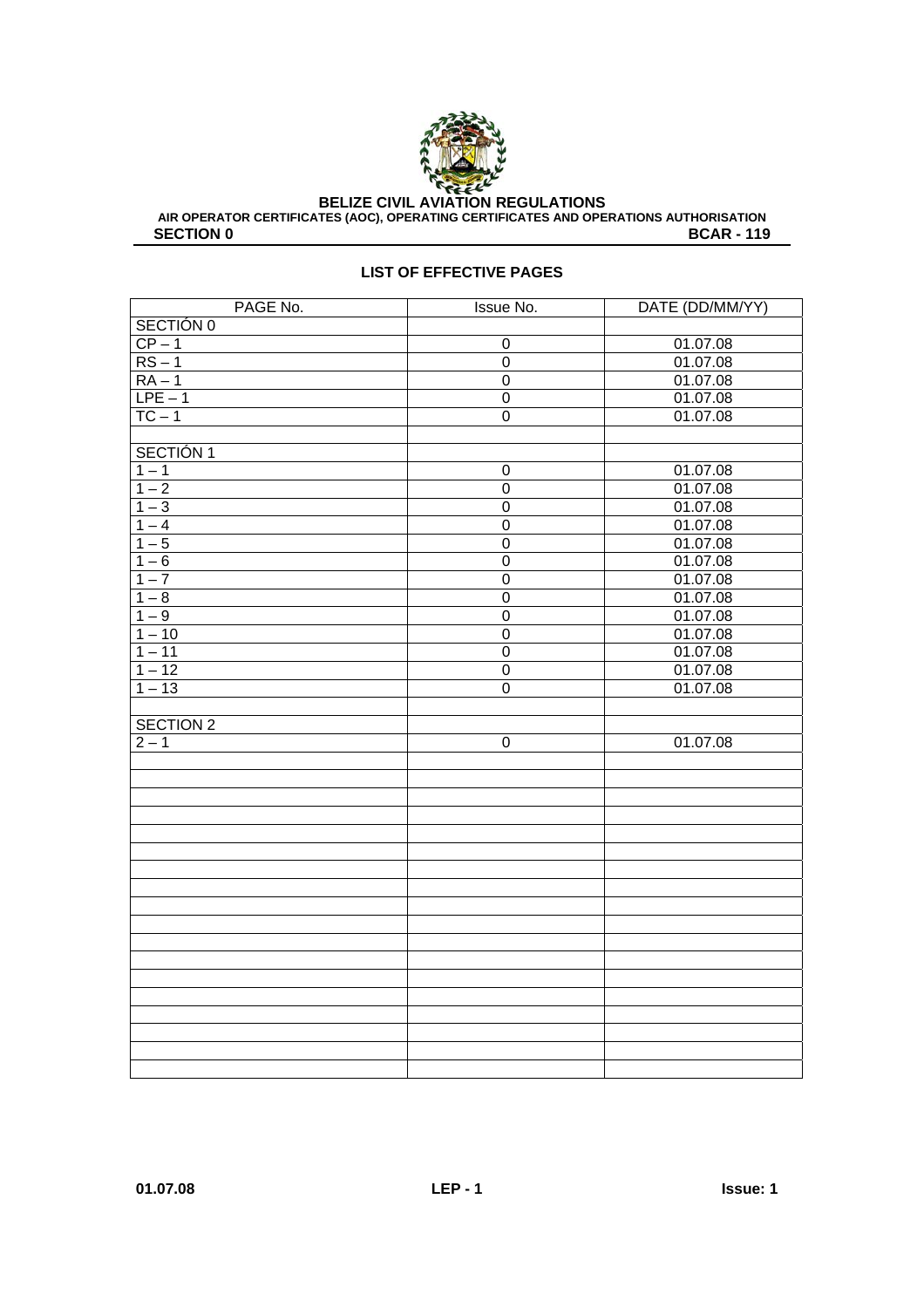

**AIR OPERATOR CERTIFICATES (AOC), OPERATING CERTIFICATES AND OPERATIONS AUTHORISATION SECTION 0** BOAR - 119

#### **TABLE OF CONTENTS**

| <b>SECTION 0</b><br><b>COVER PAGE</b><br><b>REVISION SYSTEM</b><br><b>RECORD OF AMENDMENTS</b><br>LIST OF EFFECTIVE PAGES<br><b>TABLE OF CONTENTS</b> |                                                                                                                                                                                                                 | $CP - 1$<br>$RS - 1$<br>$RA - 1$<br>$LEP - 1$<br>$TC - 1$ |
|-------------------------------------------------------------------------------------------------------------------------------------------------------|-----------------------------------------------------------------------------------------------------------------------------------------------------------------------------------------------------------------|-----------------------------------------------------------|
| <b>SECTION I</b>                                                                                                                                      |                                                                                                                                                                                                                 |                                                           |
| <b>CHAPTER 1</b><br><b>BCAR 119.1</b><br><b>BCAR 119.9</b><br><b>BCAR 119.10</b><br><b>BCAR 119.12</b>                                                | <b>GENERAL</b><br>Applicability<br>Transfer of the Certificate<br>Authority for Inspection and Access to Documents.<br>Program for the control of the use of narcotic and enervating substances<br>and alcohol. | $1 - 2$<br>$1 - 2$<br>$1 - 2$<br>$1 - 3$                  |
| <b>CHAPTER II</b>                                                                                                                                     | CERTIFICATION, OPERATIONS SPECIFICATIONS AND LIMITATIONS AND                                                                                                                                                    |                                                           |
| <b>BCAR 119.33</b><br><b>BCAR 119.34</b>                                                                                                              | OTHER REQUIREMENTS FOR AN AOC OR OPERATING CERTIFICATE<br><b>General Requirements</b><br><b>Technical Certification Process.</b>                                                                                | $1 - 3$<br>$1 - 3$                                        |
| <b>BCAR 119.35</b><br><b>BCAR 119.37</b><br><b>BCAR 119.39</b>                                                                                        | Initial application for an AOC or Operating Certificate.<br>Contents of an AOC and Operating Certificate.<br>Issue or denying an AOC or Operating Certificate.                                                  | $1 - 4$<br>$1 - 6$<br>$1 - 6$                             |
| <b>BCAR 119.43</b>                                                                                                                                    | AOC or Operating Certificate holder's duty in relation to<br>Operations Specifications and Limitations.                                                                                                         | $1 - 7$                                                   |
| <b>BCAR 119.47</b><br><b>BCAR 119.49</b><br><b>BCAR 119.51</b>                                                                                        | Principal base of operations and maintenance.<br>Contents of the Operations Specifications and Limitations.<br>Modification/Amendment of Operations Specifications and                                          | $1 - 7$<br>$1 - 7$                                        |
| <b>BCAR 119.59</b><br><b>BCAR 119.63</b>                                                                                                              | Limitations/AOC and Capabilities/Operating Certificates.<br>Conduct of tests and inspections<br>Continuity of Service.                                                                                          | $1 - 8$<br>$1 - 9$<br>$1 - 10$                            |
| <b>BCAR 119.65</b><br><b>BCAR 119.67</b>                                                                                                              | Management and technical personnel required under an AOC or<br>maintenance organization.<br>Management personnel qualifications required to operate                                                             | $1 - 10$                                                  |
| <b>BCAR 119.68</b>                                                                                                                                    | under the regulations for commercial air transportation.<br>Suspension and Cancellation of Certificates.                                                                                                        | $1 - 11$<br>$1 - 12$                                      |
| <b>CHAPTER III</b>                                                                                                                                    | <b>ISSUE OF AN OPERATIONS AUTHORISATION TO FOREIGN AIR</b>                                                                                                                                                      |                                                           |
| <b>BCAR 119.70</b><br><b>BCAR 119.72</b><br><b>BCAR 119.74</b>                                                                                        | <b>CARRIERS</b><br>Requirements for foreign operators.<br>Formalities and time periods.<br>Foreign operators not protected by a valid International<br>Convention.                                              | $1 - 12$<br>$1 - 13$<br>$1 - 13$                          |
| <b>SECTION 2</b><br>RESERVED.                                                                                                                         |                                                                                                                                                                                                                 | $2 - 1$                                                   |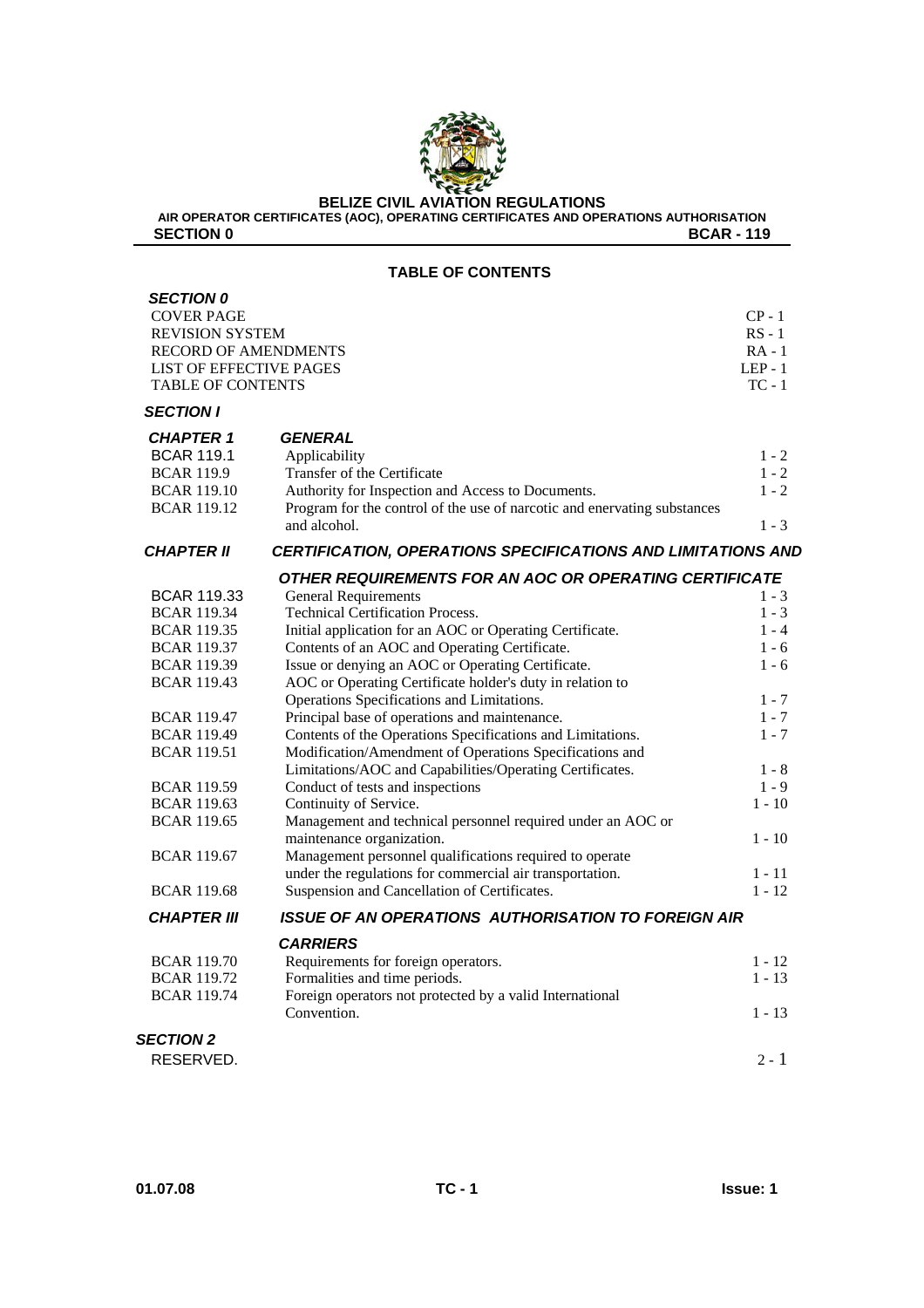

#### **SECTION I**

#### **BELIZE CIVIL AVIATION REGULATIONS**

#### **AIR OPERATOR CERTIFICATES (AOC), OPERATING CERTIFICATES AND OPERATIONS AUTHORISATION**

**(BCAR 119)** 

#### **CHAPTER 1**

**GENERAL** 

#### **BCAR 119.1 Applicability**

This regulation establishes:

a) Requirements and procedures for the issue or modification/amendment of an Air Operator Certificate (AOC), Operating Certificate or an Operation Authorization, issued by the Department of Civil Aviation. Such documents are issued in conformity with the nature of the service, in conjunction with the corresponding Operations Specifications and Limitations or Capabilities.

b) The technical certification process for air carrier companies, except particular cases in which regulations are established through international conventions. The following procedure will apply:

1) To the applicant or holder of an<br>AOC (physical or legal) to operate  $(p$ hysical or legal) to operate scheduled or non-scheduled air services for the transportation of passengers, freight or mail and/or exclusive freight.

2) To the applicant or holder of an Operating Certificate to provide any of the following types of service:

- i) Aircraft maintenance facilities.
- ii) Aerial works.
- iii) Agricultural aviation
- iv) Aviation training centers.
- v) Such activities directly related with

services of a technical aeronautical nature susceptible for the issue of an operating certificate in accordance with the dispositions of the Civil Aviation Law, as well as those which the Executive body considers to be holders of an operating certificate.

c) The issue of Operation Authorizations to foreign air carriers, holders of an AOC issued in their country in conformity with that prescribes in BCAR 119.70 of the present regulation.

#### **BCAR 119.9 Transfer of the Certificate**

a) The AOC or the Operating Certificate are of a personal character and are non-transferable to another person physically or with jurisdiction, in respect of which the certification procedures and accreditation of the technical capability for the service offered have not been verified.

#### **BCAR 119.10 Authority for Inspection and Access to Documents.**

For the purposes of the supervision and surveillance of flight operations, the Department of Civil Aviation shall practice inspection and programmed or contingent audits for which it is required that:

a) The operator in his Operations Manual establishes the dispositions necessary to guarantee that the inspector of the Department of Civil Aviation may at any moment fly in aircraft of the holder of an AOC or Operating Certificate, and to guarantee the permanent access of inspecting personnel to the flight deck or passenger compartment for the time strictly necessary for the inspection that is intended. The pilot in command shall refuse access to the flight deck if, in accordance with his criteria, the safety of the aircraft is imperiled, a case in which a report shall be submitted to the Department of Civil Aviation on arrival at the principal base of operation.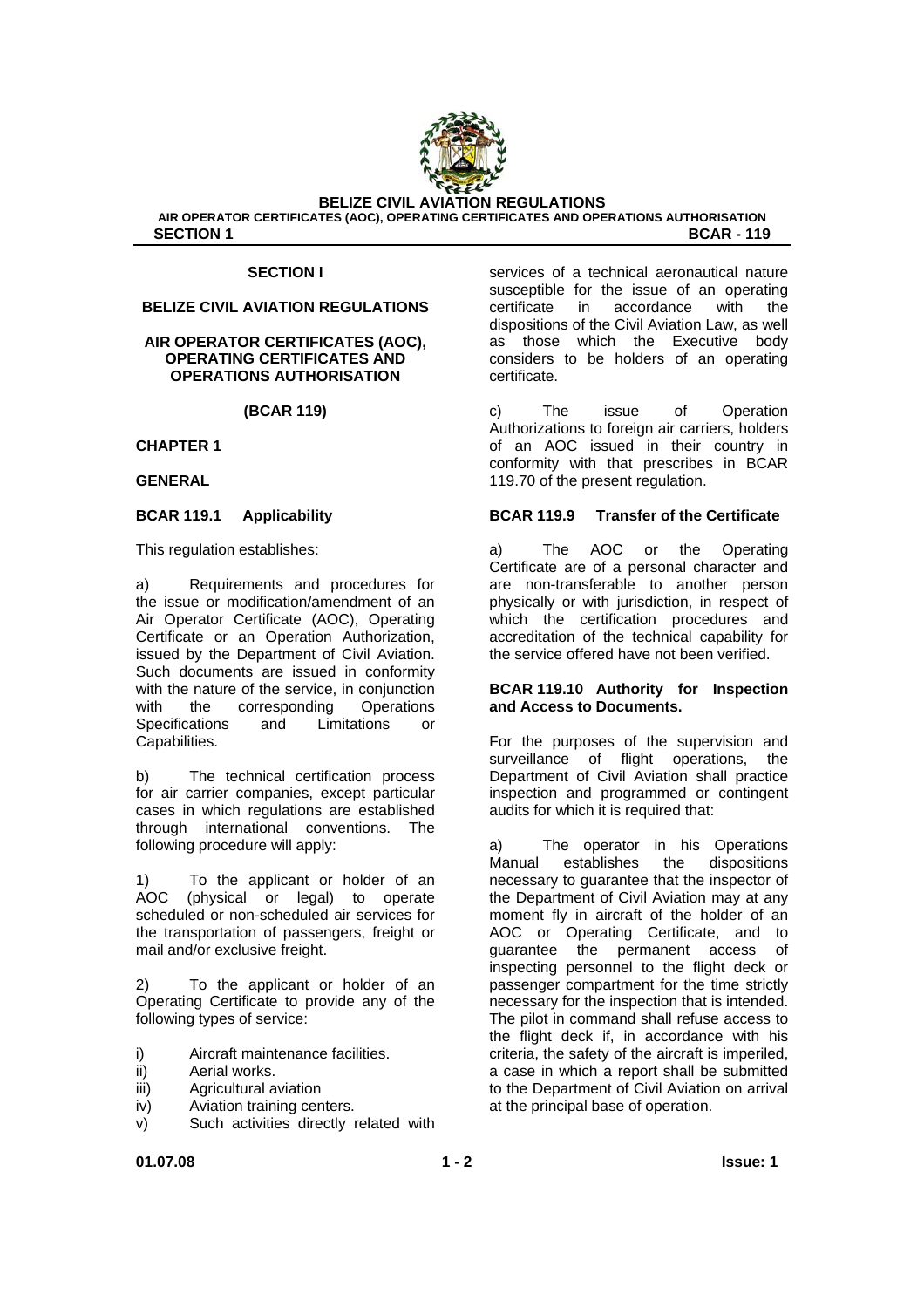

**AIR OPERATOR CERTIFICATES (AOC), OPERATING CERTIFICATES AND OPERATIONS AUTHORISATION SECTION 1** BCAR - 119

b) The holder of an AOC or Operating Certificate provides and facilitates the inspectors of the Belize Department of Civil Aviation and the aircraft accident investigation personnel, the free access to any document or record that is related to the flight operations or maintenance.

c) The pilot in command of the aircraft presents the documents required to be taken on board, when it is requested by an inspector of the Department of Civil Aviation.

**BCAR 119.12** Program for the control of the use of narcotic and enervating substances and alcohol.

a) Each holder of an AOC or Operating Certificate shall establish a program for the control of the use of narcotic and enervating substances and alcohol for those employees that perform functions directly related to flight safety. As a minimum the following functions are listed:

- 1) Piloting of aircraft
- 2) Passenger assistance.
- 3) Flight instruction.
- 4) Aircraft dispatching.
- 5) Aircraft maintenance.
- 6) Ground safety coordination.

The control methods may be applied in a scheduled or contingent form, or by suspicion in situations of particular characteristics and after an aircraft accident or incident.

b) Each holder of an AOC or Operating Certificate that contracts the carrying out of the functions indicated in paragraph a) above shall prove that whosoever performs the functions are under a detection program of the substances above mentioned.

#### **CHAPTER II**

**CERTIFICATION, OPERATIONS SPECIFICATIONS AND LIMITATIONS AND OTHER REQUIREMENTS FOR AN** 

#### **AOC OR OPERATING CERTIFICATE**

#### **BCAR 119.33 General Requirements**

a) No one may operate an air service unless:

1) An AOC or Operating Certificate in accordance with the type of service has been obtained.

2) An Operations Specifications and Limitations under which each kind of operation or service must be conducted have been obtained.

b) The applicant for an AOC for the first time or the request for a modification or amendment in the specifications and limitations to authorize a new type of operation shall conduct proving tests as authorized by the Department of Civil Aviation.

Each proving test shall be carried out under the operation and maintenance requirements of the corresponding regulations.

Once the requested program of proving tests has been accepted, the Department of Civil Aviation will issue an authorization in which the management shall perform a demonstration of the proposed routes and airports.

#### **BCAR 119.34 Technical Certification Process.**

To obtain an AOC or Operating Certificate, the applicant of any aviation service shall be subject of a technical certification process that shall be conducted by the Airworthiness and Operations Divisions as is of concern to each. Such process consists of the following stages:

1) Initial Application: Consists of the action taken by an interested person to obtain information related to the issue of an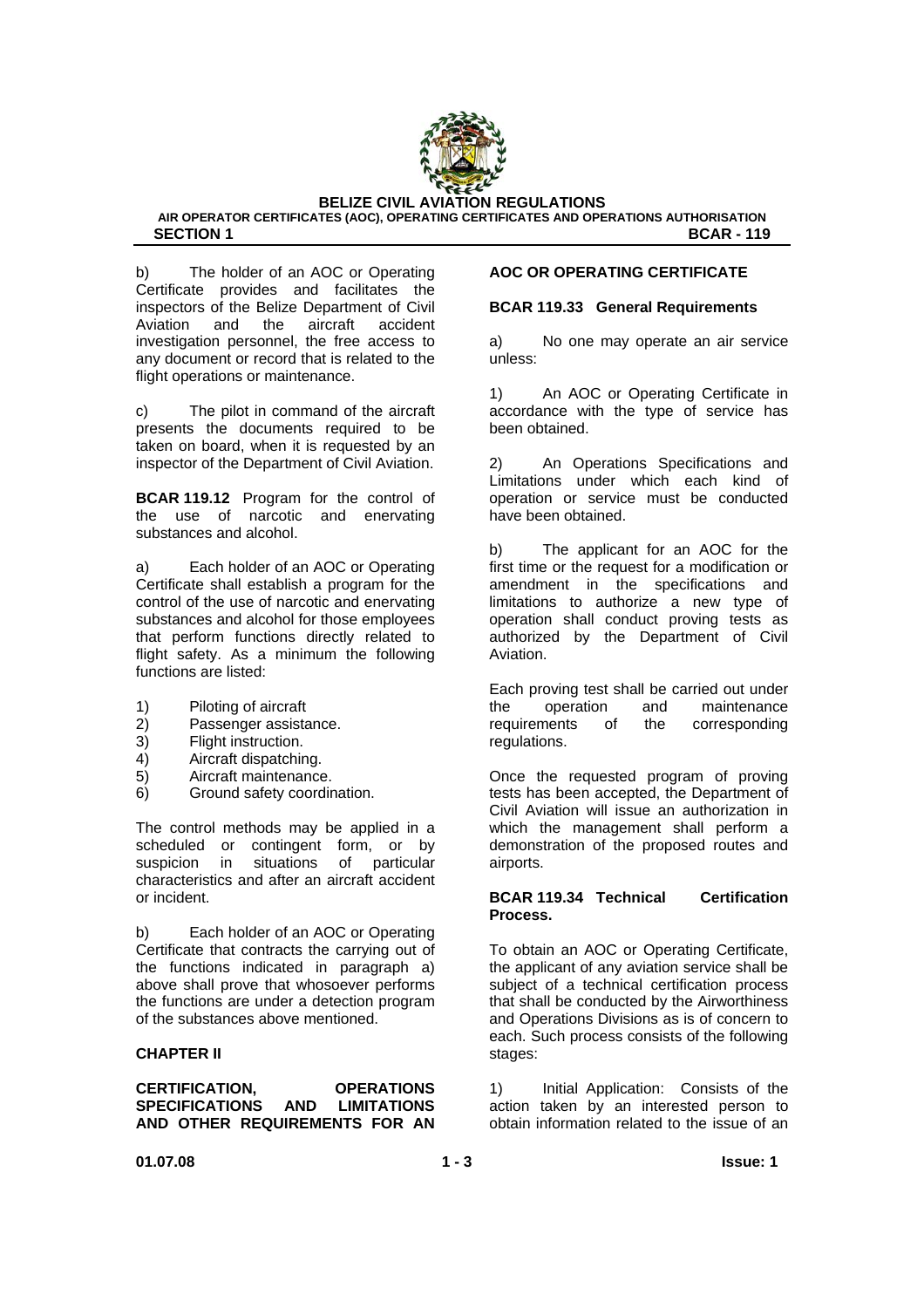

AOC of an Operating Certificate: during this stage the first meeting takes place between the applicant and the Belize Department of Civil Aviation, in which there is an interchange of information related to the service and an orientation on behalf of this in relation with the standards, procedures, responsibilities and attributes of the service that is pretended to be offered and the technical data that must be presented.

This procedural stage may be omitted if the applicant considers that he/she appropriately knows the requirements about the aviation service.

2) Formal Application: The applicant puts forward to the Belize Department of Civil Aviation a documentary request of a specific aviation service for the proper approval, including the chronogram and/or the documents indicated in BCAR 119.35 b) in conformity with the nature of the service offered.

3) Evaluation: The Belize Department of Civil Aviation assesses the documents presented and informs the applicant of any discrepancies noted, in the contrary, issues an approval or acceptance of the same.

4) Technical Proof: The applicant is subject to an evaluation and technical revision to determine the conformity of aircraft, audit of the principal base of operations and stations, inspection of instruction and training procedures, performance of aircraft proving test, as determined by the Belize Department of Civil Aviation for each type of service.

5) Certification: Once the stages previously mentioned have been completed, the Belize Department of Civil Aviation will issue an AOC or Operating Certificate and will approve the operations specifications and limitations or capabilities.

In no case may an AOC or Operating Certificate and approval of any type of operation be issued without completing the certification process.

#### **BCAR 119.35 Initial application for an AOC or Operating Certificate.**

a) The applicant for the original issue or renewal of an AOC or Operating Certificate, shall carry out the transaction in a simultaneous way with the issue of the certificate of operation in such a way that a reasonable time frame exists to carry out the technical certification process; such time limit shall not be greater than six months counted in working days from the date the application was submitted until the Belize Department of Civil Aviation issues the respective AOC or Operating Certificate.

Except as provided in the previous paragraph, in the case of applications from foreign maintenance organizations, the applicants shall only obtain an Operating Certificate in accordance with BCAR 145, as well as other aeronautical services offered abroad and certified by the Belize Department of Civil Aviation. The submission of an application for an AOC or Operating Certificate may be carried out in the following stages:

1) In conjunction with the requirements for the moment complied with for the submission of the application for the certificate of operation.

2) After the receipt and while the formal application for the issue of a certificate of operation is in process.

b) The applicant for an AOC or Operating Certificate shall submit BDCA Form 1010 provided by the Belize Department of Civil Aviation together with a chronogram of compliance with the technical requirements that include the manuals and documents required in paragraph c) of this BCAR (in accordance with the kind of service), the development of programs of instruction for technical personnel,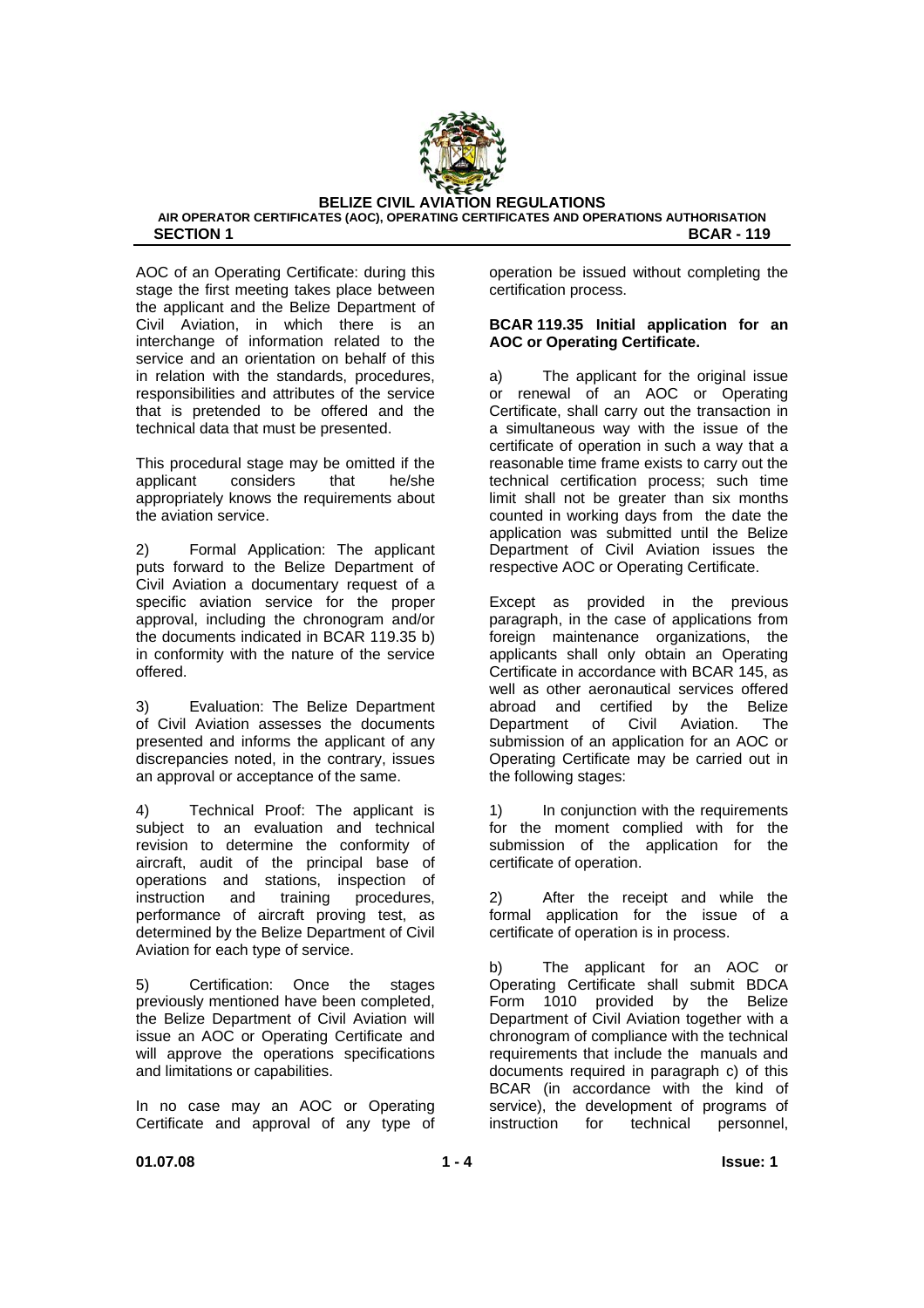

development of flights plans for proving flights (transport companies), emergency evacuation plan for air transport companies, inspection of base operations, installations,<br>facilities. equipment, aircraft, stations, facilities, equipment, aircraft, aeronautical instruction facilities, proof of operations for aerial work companies and the programming of any other equipment or technical matter that requires revision, approval or inspection by the Department of Civil Aviation.

c) General list of minimum documents and manuals: The documents and manuals presented for revision, approval or acceptance are hereby detailed for each aviation service, however the Department of Civil Aviation can extend or reduce the list, depending on the kind or magnitude of the service.

1) For Commercial Air Transportation

i) List of personnel that hold posts as technical directors within the company's organization.

ii) Maintenance Manual (General Maintenance Manual or Maintenance Procedures Manual) in the English language.

iii) Aircraft Maintenance Program (Maintenance Schedules).

iv) Weight and balance procedures/or Manual(s).

v) Training Program/or Manual.

vi) Approved Aircraft Flight Manual.

vii) Company's Operations Manual in the English Language

viii) Minimum Equipment List (MEL) and Master Minimum Equipment List (MMEL).

- ix) Configuration Deviation List (CDL).
- x) Checklists.
- xi) Passenger briefing card.
- xii) Airport runway analysis.

xiii) Transportation of Dangerous Goods Program.

xiv) Airport Security Program.

xv) Cabin Flight Crew Manual (aircraft with a seating capacity of more than nineteen passengers).

xvi) Procedures for handling, flight following and location.

xvii) Operations Specifications and Limitations.

xviii) Maintenance Reliability Program (if applicable).

xix) Aircraft proving tests plan for the route or routes.

xx) Emergency evacuation plan.

xxi) Submission of a copy of the signed maintenance contracts between the certificate holder and the approved maintenance organization(s).

2) Servicing and Maintenance Facilities.

i) Location of facilities.

ii) Administrative and technical organization.

iii) Type of service to be operated or offered.

iv) List of personnel that hold posts as technical directors within the company's organization and list of personnel that certify releases to service.

v) Tools and equipment list.

vi) Inspection Procedures Manual.

vii) List of models and types for the capability of engines, propellers, appliances, radio and instruments.

viii) Personnel training program.

ix) A list of maintenance functions that the facility carries out, and to include the ones performed under a contract or an agreement with other maintenance facilities due to lack of equipment.

x) Operations capabilities and specifications.

3) Agriculture aviation services.

i) Principal Base of Operations.

- ii) Technical Organisation.
- iii) Operations Manual
- iv) Maintenance Control Manual
- v) List of Aircraft.

vi) Application or certification for compliance with the environmental

#### **01.07.08** Issue: 1  $\bullet$  **1 - 5** Issue: 1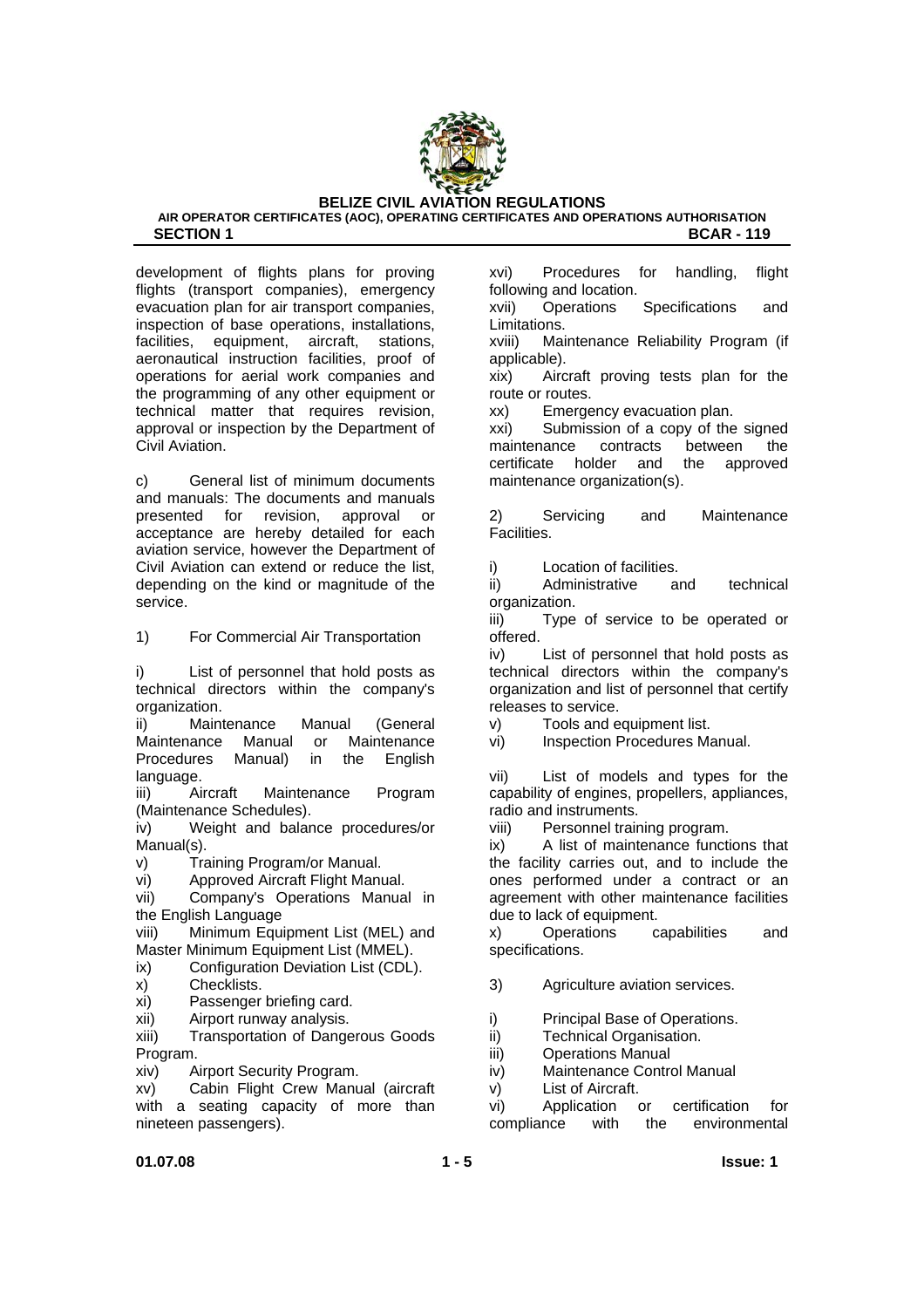

**AIR OPERATOR CERTIFICATES (AOC), OPERATING CERTIFICATES AND OPERATIONS AUTHORISATION SECTION 1** BCAR - 119

standards.

vii) Training Program for all technical personnel.

viii) Operations Capabilities and Specifications.

4) Aerodispatch Services.

- i) Operations Manual.
- ii) Base of Operations.

iii) List and curriculum for technical personnel.

iv) List of activities intended to be offered.

v) Training Program.

vi) List of equipment and tools.

vii) Operations Capabilities and Specifications.

5) Aeronautical Training Services.

5.1 Pilots School.

i) Location and description of installations and facilities.

- ii) Technical Organization
- iii) Operations Manual.
- iv) Training Manual.

v) Training Program for the different pilot's licences.

- vi) List of aircraft used for instruction.
- vii) List and curriculum of instructors.
- viii) Maintenance Control Manual.

ix) Operations Capabilities and Specifications.

- 5.2 Maintenance Technicians Schools.
- i) Location and description of facilities.
- ii) Technical Organisation.
- iii) Training Manual.
- iv) Training Program.
- v) List of training equipment and aids.
- vi) List and curriculum of instructors.

vii) Operations Capabilities and Specifications.

- 5.3 Flight Attendants Schools.
- i) Location of facilities.

ii) Technical Organisation.

iii) Instruction Manual.

iv) Program for technical training and practice.

v) List of training equipment and aids.

vi) List and curriculum of instructors.

vii) Operations Capabilities and Specifications.

6) Aerial Works.

i) Principal base of operations.

- ii) Technical Organisation.
- iii) Operations Manual.
- iv) Maintenance Control Manual.
- v) List of aircraft.

vi) Training program for all technical personnel.

vii) Specification of the kind of work to be performed/Capabilities.

#### **BCAR 119.37 Contents of an AOC and Operating Certificate.**

An AOC or Operating Certificate shall contain the following information:

a) The holder's name.

b) Location of the principal base of operations.

- c) Certificate Number.
- d) Issue and expiry date.

e) Description of the Operations Specifications and Limitations or Capabilities.

f) Description of the head of the organization that issues the certificate.

#### **BCAR 119.39 Issue or denying an AOC or Operating Certificate.**

a) The Belize Department of Civil Aviation may issue an AOC or Operating Certificate through a certification process after having determined that the applicant has complied with the following conditions:

1) Should have complied with the technical requirements of the present regulation.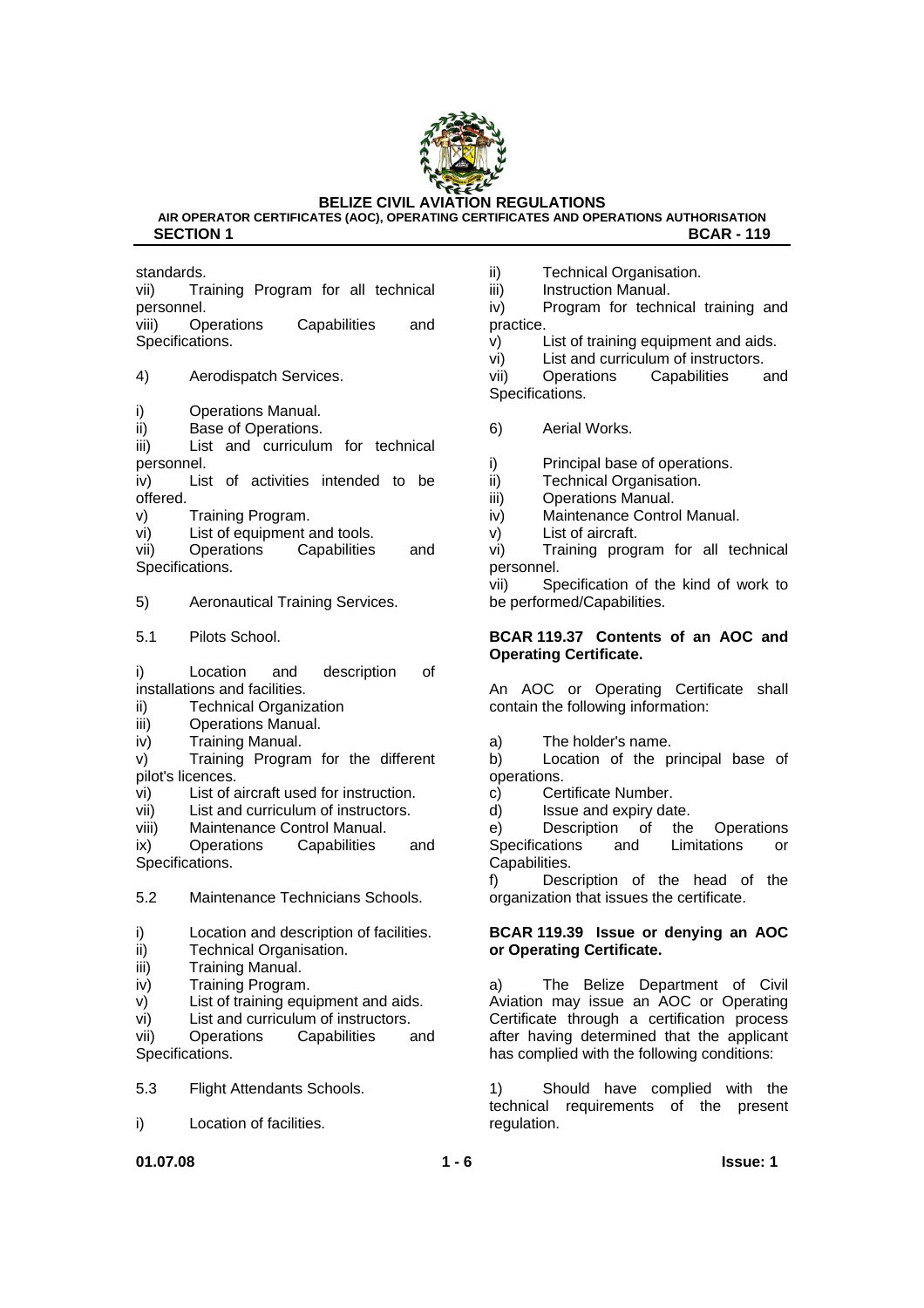

2) Be properly equipped and in possession of the human and material resources to conduct a safe operation or service prescribed under the applicable regulations or the standard relevant to the Public Transport and that the operations specifications and limitations or capabilities are in accordance with this regulation.

b) An AOC or Operating Certificate may be denied if the Belize Department of Civil Aviation determines that the applicant has not shown compliance with that prescribed in the previous paragraphs a) 1) and a) 2).

#### **BCAR 119.43 AOC or Operating Certificate holder's duty in relation to Operations Specifications and Limitations.**

a) Each holder of an AOC or Operating Certificate shall maintain an up to date copy of the Operations Specifications and Limitations or Capabilities at its principal base of operations.

b) Such a holder shall insert pertinent excerpts of its Operations Specifications and Limitations or Capabilities in its manuals; and

i) Clearly identify each such excerpt.

ii) State in its manuals the mandatory nature of the compliance with the Operations Specifications and Limitations or its capabilities.

c) The holder of an AOC or Operating Certificate shall keep informed and bring up to date each of the company's technical personnel of the Operations Specifications or Limitations or operation capabilities.

#### **BCAR 119.47 Principal base of operations and maintenance.**

a) Each holder of an AOC or Operating Certificate must have set up a principal base of operations and a principal base of maintenance.

b) At least thirty working days before a proposal to change the location of the base of operations or maintenance the certificate holder must provide written notification to the Department of Civil Aviation for the corresponding recertification.

#### **BCAR 119.49 Contents of the Operations Specifications and Limitations.**

a) Each holder or applicant of an AOC shall prepare and present to the Department of Civil Aviation the Operations Specifications and Limitations for its approval, in which the following information must be included:

**Part A: General Provisions. The applicant** shall specify the make and model of aircraft authorized for use, the maximum passenger seating capacity that has been approved, operations approved for national and international flights or both, location of its principal base of operation, flight following system and all other authorizations or limitations and any exceptions.

**Part B:** Enroute authorizations and limitations. The applicant shall specify the routes or route segments and areas of operation, altitudes, flight levels enroute and conditions under which flights are authorized and any exception to a technical provision.

**Part C:** Aerodrome authorizations and limitations. The applicant shall specify the destination and alternate aerodromes for regular flights, instrument approach procedures, ILS, aerodrome operating minima authorized including take-off minima and any special operating limitations or the type of approach authorized.

Part D: Maintenance. The applicant shall specify all maintenance authorizations, time limitations, overhaul times, inspections and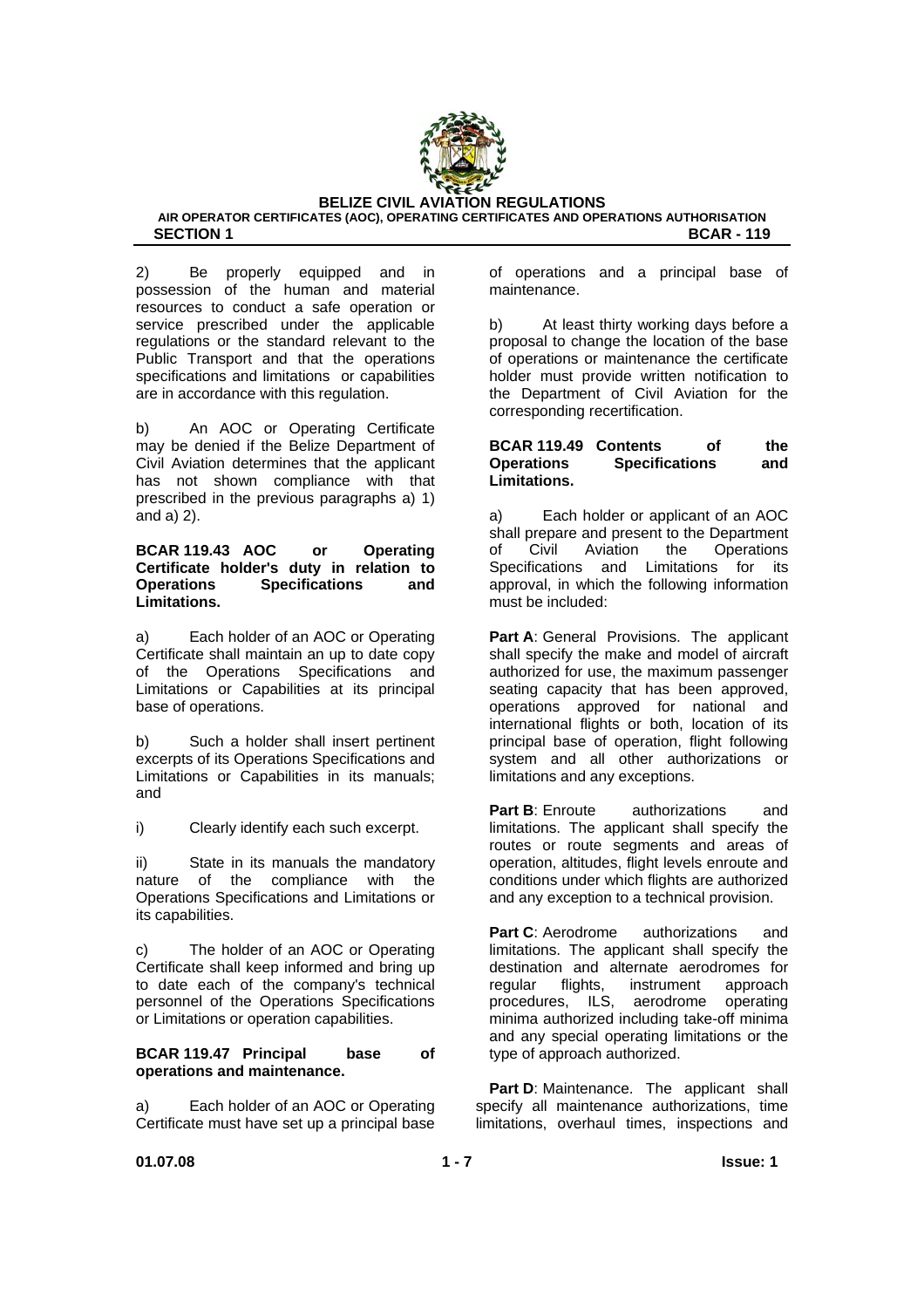

revisions of the aircraft maintenance schedule, engines, propellers, rotors, appliances, emergency equipment, approval for the leasing and types of parts.

The applicant shall include the Minimum Equipment List (MEL) and the aircraft that are covered by the maintenance program and any other additional maintenance requirement.

**Part E:** Weight and Balance. The applicant shall include the periods and procedures for aircraft mass and balance control.

**Part F**: Aircraft Leasing Operations. The applicant shall include the specifications on the conditions of such leasing approvals and the applicable type of lease, with or without crew, type of aircraft, routes and aerodromes. In case where more than one operator is involved, the applicant shall specify the operator for operational control and maintenance, routes, area of operation, foreseen conditions, type and registration of each aircraft.

b) In the case of companies applying for an AOC to offer unscheduled flights, the interested person shall prepare the operations specifications and limitations in accordance with the requirements of item a) above as would be applicable.

c) In the case of an Operating Certificate, the applicant shall propose for approval the operation capabilities in accordance with the standard that governs the service and with the technical instructions from the Department of Civil Aviation.

#### **BCAR 119.51 Modification/Amendment of Operations Specifications and**  Limitations/AOC and **Capabilities/Operating Certificates.**

a) Modifications/Amendments to the operations specifications and limitations/AOC and operating certificate capabilities may be carried out if:

1) The Belize Department of Civil Aviation determines that air safety and the public interest justify it.

2) The application is made by the holder of the certificate.

b) Except as prescribed in paragraph

 c) of this BCAR, when the Belize Department of Civil Aviation starts an amendment process for the Operations Specifications and Limitations of an AOC or the operation capabilities of an Operating Certificate when no reasons for urgency exists, the following procedure will apply:

1) The Belize Department of Civil Aviation notifies the certificate holder in writing of the proposed amendment and summons the holder for a private meeting with fifteen working days notice before it takes place.

2) The certificate holder must count with the prescribed deadline, starting with the working day following the date of notification, to submit in writing any opposition, views or arguments on the amendment.

3) After assessing the information submitted, the Belize Department of Civil Aviation will inform the certificate holder of the decision taken, in the following manner:

i) The total or partial adoption of the proposed amendment.

ii) Withdraws the proposed amendment, having proved with valid arguments, the unsuitability and/or inconvenience in applying it.

4) The amendment of the Operations Specifications and Limitations of an AOC or of the capabilities of an Operating Certificate shall become effective when it is finally determined by the Belize Department of Civil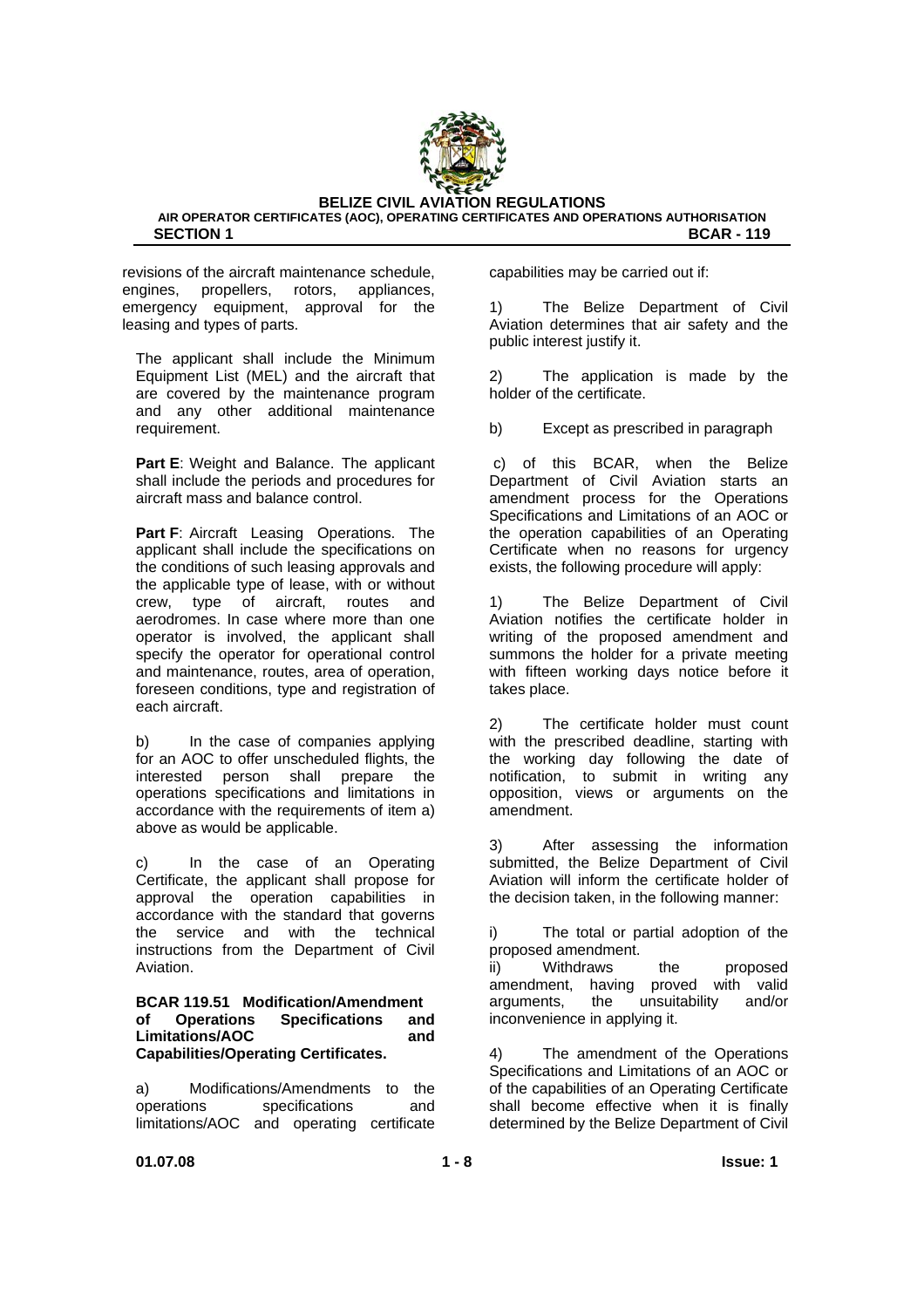

Aviation and within a period of not more than 30 days, unless:

i) That the Belize Department of Civil Aviation determines based on paragraph e) of this BCAR, that an urgent condition exists and the operational requirements justify the effective date before the deadline or of an immediate action, this last case due to air safety being affected.

ii) The opposition lodged by the certificate holder is accepted.

c) When the certificate holder requests amendments to the Operations Specifications and Limitations or to the operating capabilities, the following procedure shall be followed:

1) The certificate holder shall submit the forms at least thirty days before the effective date for the modification of the Operations Specifications or Limitations or the operating capabilities, unless an urgent situation that is properly justified exists.

2) The application, properly signed, must be submitted in the forms provided by the Belize Department of Civil Aviation.

3) If the Belize Department of Civil Aviation approves the amendment, it will coordinate with the certificate holder the starting in practice of it and/or of a technical inspection or assessment if it is required. The amendment shall become effective when both parties have signed the corresponding document of the Operations Specifications and limitations or the operating capabilities as the case may be.

d) When the certificate holder requests the decision taken by the Department of Civil Aviation concerning an amendment of the operations specifications and limitations or the operating capabilities be reconsidered, such request for reconsideration shall be carried out within five working days after the notification date

of such decision.

If the petition for reconsideration is admitted, the effective date of the amendment issued by the Department of Civil Aviation will be suspended, unless an urgent situation that requires immediate action exists so that air safety is not affected.

e) When the Department of Civil Aviation determines or knows about an urgent condition that affects air safety, it will proceed as follows:

1) It will modify or amend the operations specifications and limitations or operating capabilities and will grant a deadline of three working days from the day following the notification to make the amendment effective and where the interested person may argue what he considers pertinent or in very proven cases the Department of Civil Aviation will proceed immediately.

2) The notification shall contain information with reference to the reasons which constituted the urgency and the required action. With this the public interest is protected and air safety is guaranteed.

#### **BCAR 119.59 Conduct of tests and inspections**

a) At any time during the validity of an AOC or Certificate of Operations or for the obtainment of these, the Belize Department of Civil Aviation may carry out inspections or tests to determine if the certificate holder complies with the Civil Aviation Act, the regulations and the rest of applicable dispositions.

b) The certificate holder shall:

1) Have an updated list that includes the location of those responsible for the operation.

2) Allow the inspectors of the Belize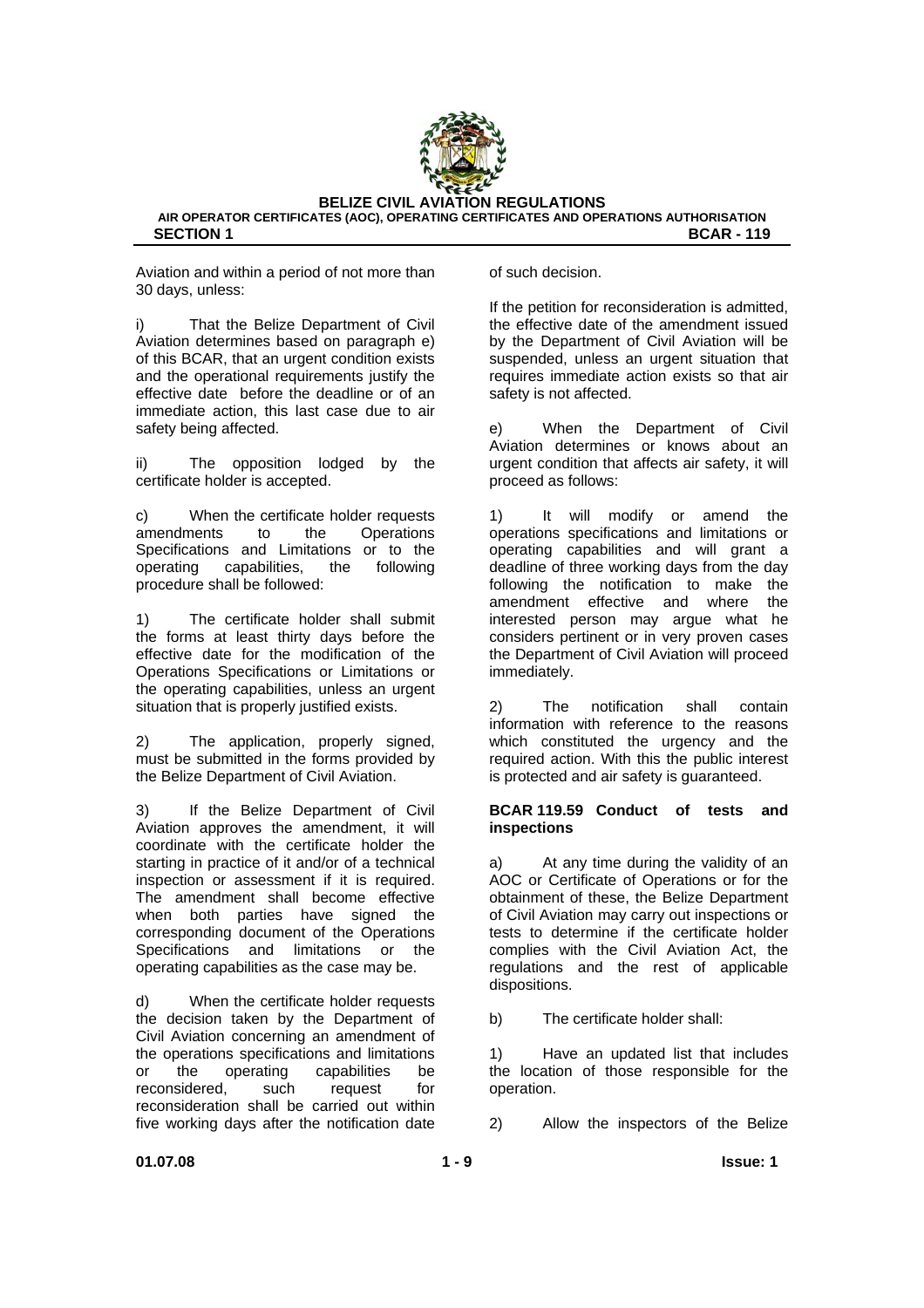

Department of Civil Aviation to carry out test,<br>inspections or audits to determine inspections or audits to determine compliance as prescribed in paragraph a) of this BCAR.

c) Each employee of the certificate holder that has the responsibility of keeping records shall make them available to the Belize Department of Civil Aviation at any time.

d) If the certificate holder does not have them available, as well as the operations specifications and limitations or operating capabilities, records, documents or reports, that the Belize Department of Civil Aviation has requested, and if discrepancies, irregularities or nonconformity with the regulations and the rest of dispositions by which it was certified are presented, this will justify the application of a penalty of suspension, full or partial cancellation of its capabilities in accordance with the applicable procedure.

#### **BCAR 119.63 Continuity of Service.**

a) If the certificate holder has not started or has discontinued the approved operations in its specifications or limitations or operating capabilities, no operations shall be carried out or air services offered unless:

1) Has informed the Department of Civil Aviation with and an anticipation of at least five working days of the suspension, to determine if the certificate holder continues with the necessary capacity of providing the service in a safe way.

2) If the certificate holder wishes to restart the offer of services, it shall be subject to a recertification.

b) The holder of an AOC or an Operating Certificate shall maintain the continuity of the service for the time authorized. Before the expiration, the certificate holder shall apply for the renewal or in the case of the corresponding

amendment, with at least 30 days of anticipation. With the same anticipation the certificate holder shall request the annual inspection or audit for the assessment of the technical competence, in accordance with that prescribed in BCAR 119.59, unless urgent situations merit the reduction of such deadline.

#### **BCAR 119.65 Management and technical personnel required under an AOC or maintenance organization.**

a) A certificate holder shall count with qualified management and technical personnel that function in the following posts or equivalent positions:

- 1) Director of Operations.
- 2) Director of Maintenance.

3) Person in charge of Quality Assurance (Chief Inspector as applicable)

b) The Department of Civil Aviation may approve different positions from those indicated in paragraph a) of this BCAR for any particular operation, if the certificate holder shows that he can carry out the operations with a high quality of safety under the direction of a less amount or different qualifications of the management personnel, in accordance with the kind of operation involved, the use of the number and type of aircraft and the areas of operation.

c) The amount of positions required in paragraph a) and g) of this BCAR or the post and amount of approved positions under paragraph b) of the same, must be prescribed in the Operations and Maintenance Manual of the AOC or Operating Certificate holder.

d) Those that serve in positions required and approved under paragraphs a) or b) of this BCAR or any other position that exercises control over the operations shall demonstrate knowledge in the following material: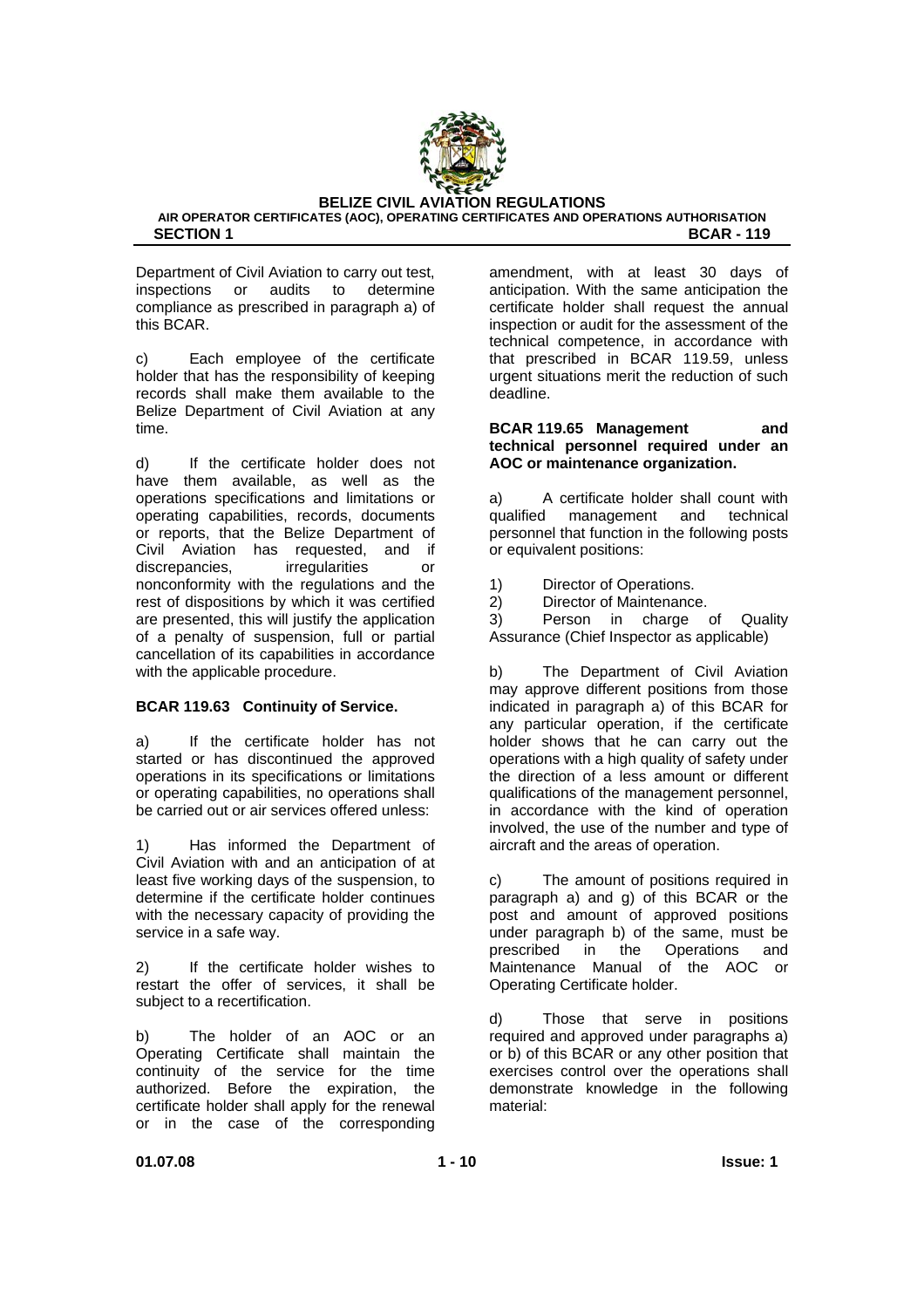

**AIR OPERATOR CERTIFICATES (AOC), OPERATING CERTIFICATES AND OPERATIONS AUTHORISATION SECTION 1** BCAR - 119

1) Belize aviation legislation and regulations.

2) AOC and its operations specifications and limitations.

3) Operating Certificate and its capabilities.

4) Operations and maintenance manuals as appropriate.

e) The holder of an AOC shall:

1) Determine the general directives, obligations, the responsibilities and authority of the required personnel under paragraph a) of this BCAR and to include them in the Operations Manual.

2) List the names and addresses of the persons assigned in those positions in the manual of operations and maintenance.

3) Notify the Belize Department of Civil Aviation within the following ten days, any change in personnel or any vacant post in the position listed.

f) The assigned to serve as Director of Operations cannot participate as an integral part of the areas that are under his control, administration, oversight or supervision. For example: the person cannot act simultaneously as a pilot instructor in theory, type simulator or line supervisor.

g) Each holder of a maintenance organization operating certificate shall have qualified management and technical personnel that perform in posts or equivalent positions as prescribed in BCAR 119.65 a) 2) and a) 3).

h) In the case of other operating certificates the management and technical structure shall be in accordance with the standard that governs the service and with the technical instructions from the Belize Department of Civil Aviation.

**BCAR 119.67 Management personnel qualifications required to operate under** 

#### **the regulations for commercial air transportation.**

a) To serve as Director of Operations under BCAR 119.65 a), a person shall:

1) Hold an Airline Transport Pilot license.

2) For aircraft with a seating capacity of less than nineteen passengers or of a weight of less than 5700 kg., it shall be sufficient to hold a Commercial Pilot's License.

3) Has had at least three years of experience as pilot in command of aircraft of similar category of the fleet for which he/she will direct.

4) Has performed work at technical posts of operation (for example: instruction, Chief Pilot, Chief of flight safety or other similar levels)

b) To serve as Director of Maintenance in accordance with BCAR 119.65 a), a person shall have:

1) A maintenance technician license or a title in aeronautical engineering or other engineering with experience with the technical operation of aircraft and engines.

2) One year experience in a position where the responsibility was the return of aircraft to service.

3) Have at least two years experience as supervisor, in accordance with that required in paragraph 4) i) or 4) ii) of this BCAR, maintaining the same kind and class of aircraft that the certificate holder operates; and

4) Have three years experience within the last six years prior to the appointment, in the following:

i) In aircraft maintenance of the same

**01.07.08 1 - 11 Issue: 1**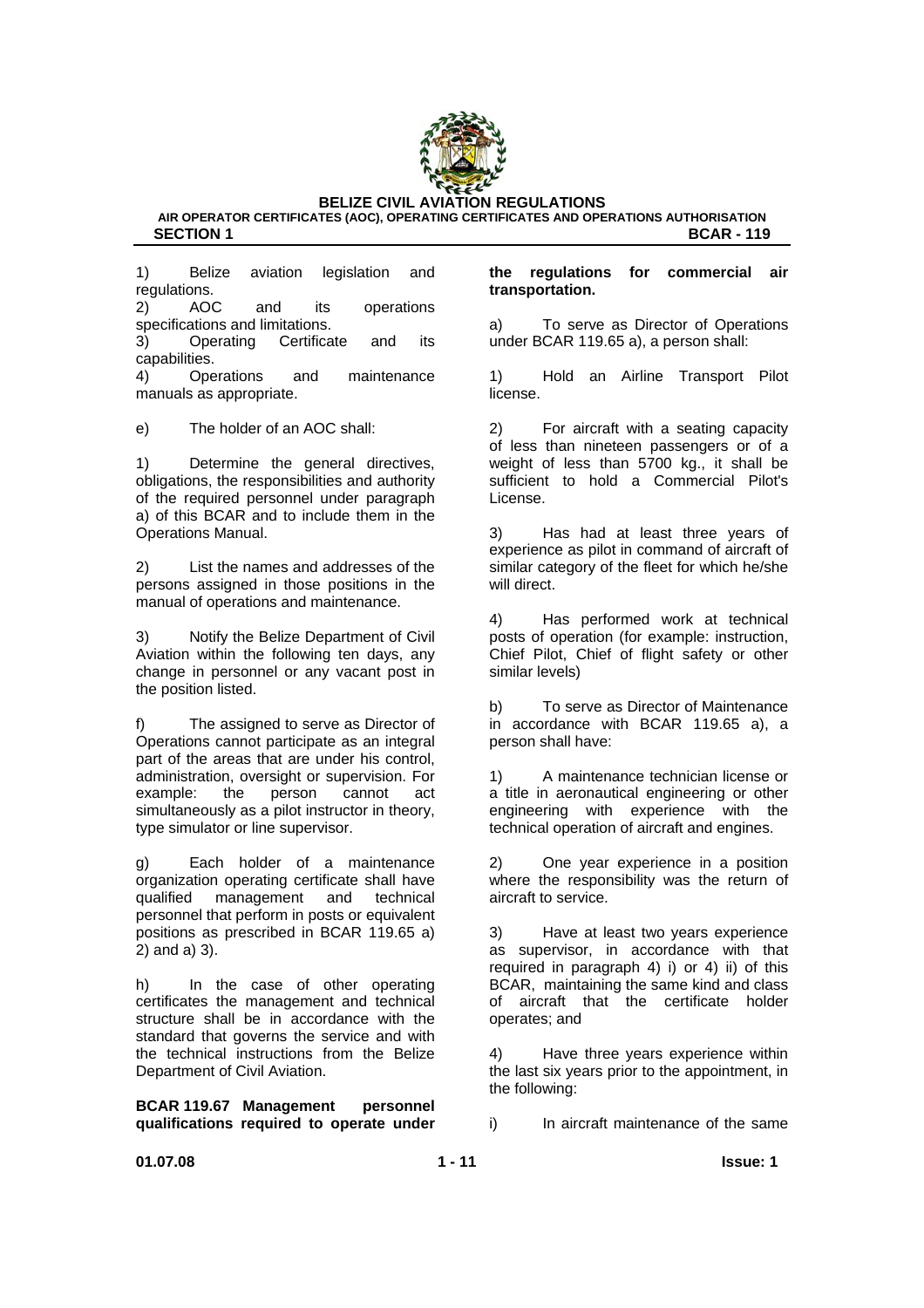

aircraft category and class that the certificate holder will use before accrediting experience in such aircraft he shall take courses of the aircraft type, or of familiarization for those of similar technology.

ii) Aircraft repair in an approved maintenance organization capable in the same or similar category and type of aircraft that the certificate holder operates or will operate.

c) To serve as Chief Inspector under BCAR 119.65 a), a person shall:

1) Hold a maintenance technician license corresponding to the post and has exercised his privileges for at least during the last three years.

2) Have at least three years of experience in the maintenance of transport aircraft of a seating capacity of more than nine passengers, with an air operator, or in an approved maintenance organization and with at least with one year experience of having performed as maintenance inspector.

3) Has performed for at least one year as maintenance supervisor in the same type and class of aircraft the holder of the certificate operates or will operate and has received the course of aircraft type.

#### **BCAR 119.68 Suspension and Cancellation of Certificates.**

Based on the legally established rights and in accordance with BCAR 119.59 of this BCAR, due to urgent reasons and to protect the safety and public interest; the inspector may totally or partially suspend the specifications and limitations of operation or its capabilities accordingly, sending a written notification to the company representative through report of the results of the inspection or audit.

If this takes place, the Department of Civil

Aviation shall confirm such action within the following third working day.

The Belize Department of Civil Aviation will prepare the administrative record and will raise the corresponding information. In proven cases, it shall maintain the suspension until the holder of an AOC or of an operating certificate corrects the deficiencies or discrepancies that were conveyed.

The Belize Department of Civil Aviation may totally or partially modify the AOC or the operating certificates due to urgent reasons, opportunity, convenience, merit or considering the necessity or convenience of the persons when properly proven, for which the procedure established in BCAR 119.51 of this BCAR shall be applied. In this way, it may totally or partially revoke or cancel due<br>to the respective reasons or for to the respective reasons or for noncompliance with the terms of the law, standards and applicable rules.

#### **CHAPTER III**

#### **THE ISSUE OF AN OPERATION AUTHORISATION TO FOREIGN AIR CARRIERS**

#### **BCAR 119.70 Requirements for foreign operators.**

The operation authorization of operation for foreign air carriers will be issued based on signed International Conventions, and in accordance with the dispositions of Article 33 to the Convention on International Civil Aviation.

The Belize Department of Civil Aviation will issue an Air Operator Certificate (AOC) that will prove the technical capacity for the provision of the service and continued oversight of the State in keeping with the technical aspects for the licenses of technical personnel and the certificates of airworthiness, issued by the aeronautical authority of the State of Origin for the

**01.07.08 1 - 12 Issue: 1**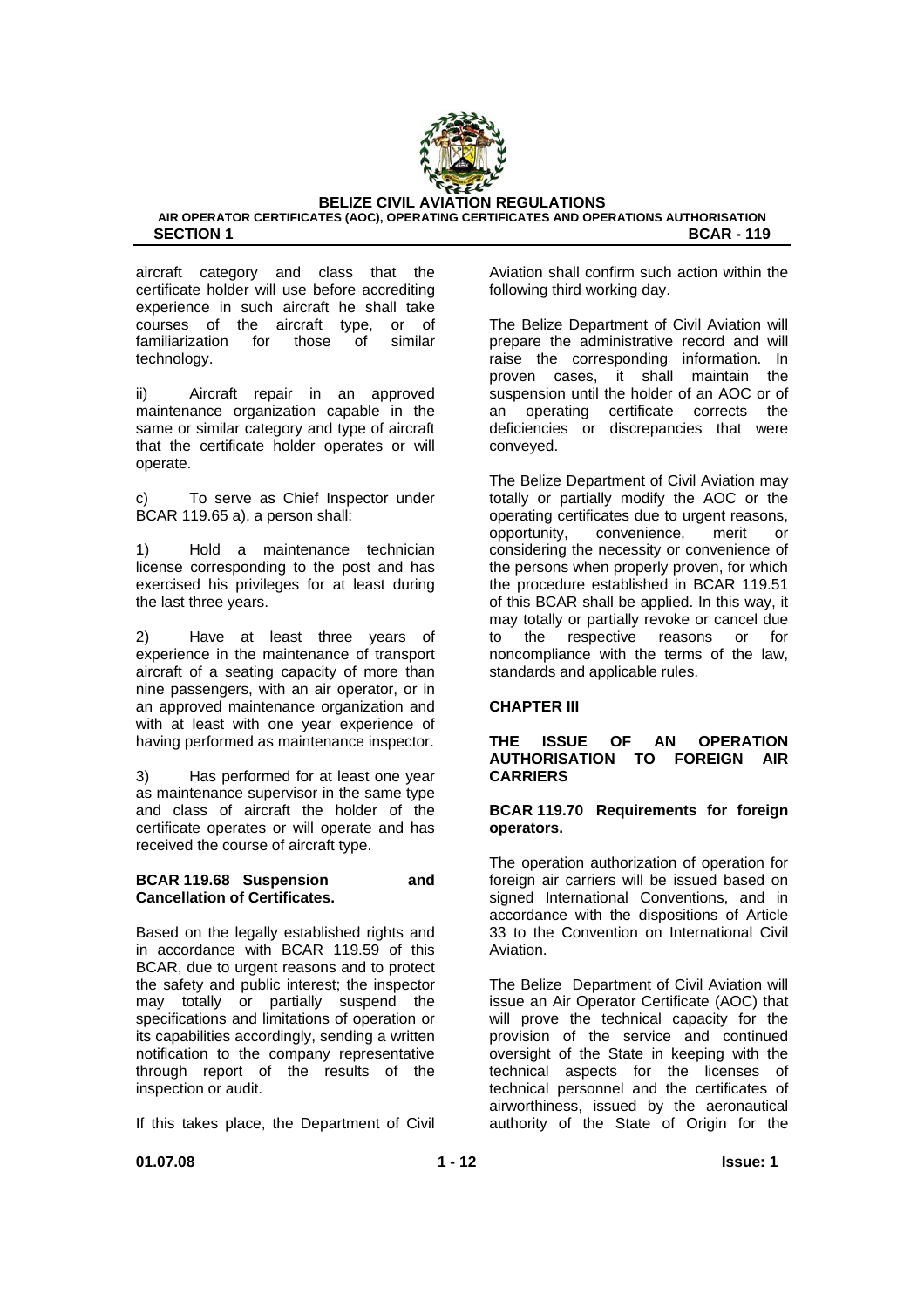

applicants of an authorization of operation on operational rights in Belize and that they be protected by an International Convention that is still in effect.

Independent of the competency of the aircraft's State of Registry, the right for inspection and verification that the Department of Civil Aviation will carry out is not excluded.

The following minimum information would be required:

a) Copy of the AOC or analogue document issued by the State of Nationality of the applicant.

b) Copy of the operations specifications and limitations, as well as the Certificates of Airworthiness and Registration and the valid insurance that covers the operation.

c) Copy of the agreement signed in Belize with the company that provides the technical assistance for the aircraft, or documents that show the way in which the applicant shall carry out the technical handling.

d) The operator and/or the company that is assisting, shall own the up to date technical manuals for ground handling as well as the volumes or the necessary sections of the Operations Manual and the Maintenance Control Manual, with the general principles, procedures and operational instructions and maintenance of the company, for the use and guidance of the respective personnel.

e) Security program for its acceptance.

#### **BCAR 119.72 Formalities and time periods.**

The documents indicated in a) and b) of the previous BCAR shall be submitted for a legal and consular transaction and

accompanied with the respective translation.

For a company that is regulated in accordance with the present Chapter to start operations into Belize, the procedures for obtaining an authorization of operation shall be carried out within a period of six months counted in calendar days with the possibility that the applicant takes the steps for the issue of an extension that will not exceed a period of three months, if the complexity of the procedure merits it.

The duration of an authorization of operation shall be extended for an equal period like the duration of an International Convention to which its activity is based while in Belize.

#### **BCAR 119.74 Foreign operators not protected by a valid International Convention.**

In the case of foreign operators who's States have not signed an International Convention with Belize and request operational rights, shall comply with the established procedures and formalities for the issue of operating certificates in accordance with the Civil Aviation Act and the present BCAR.